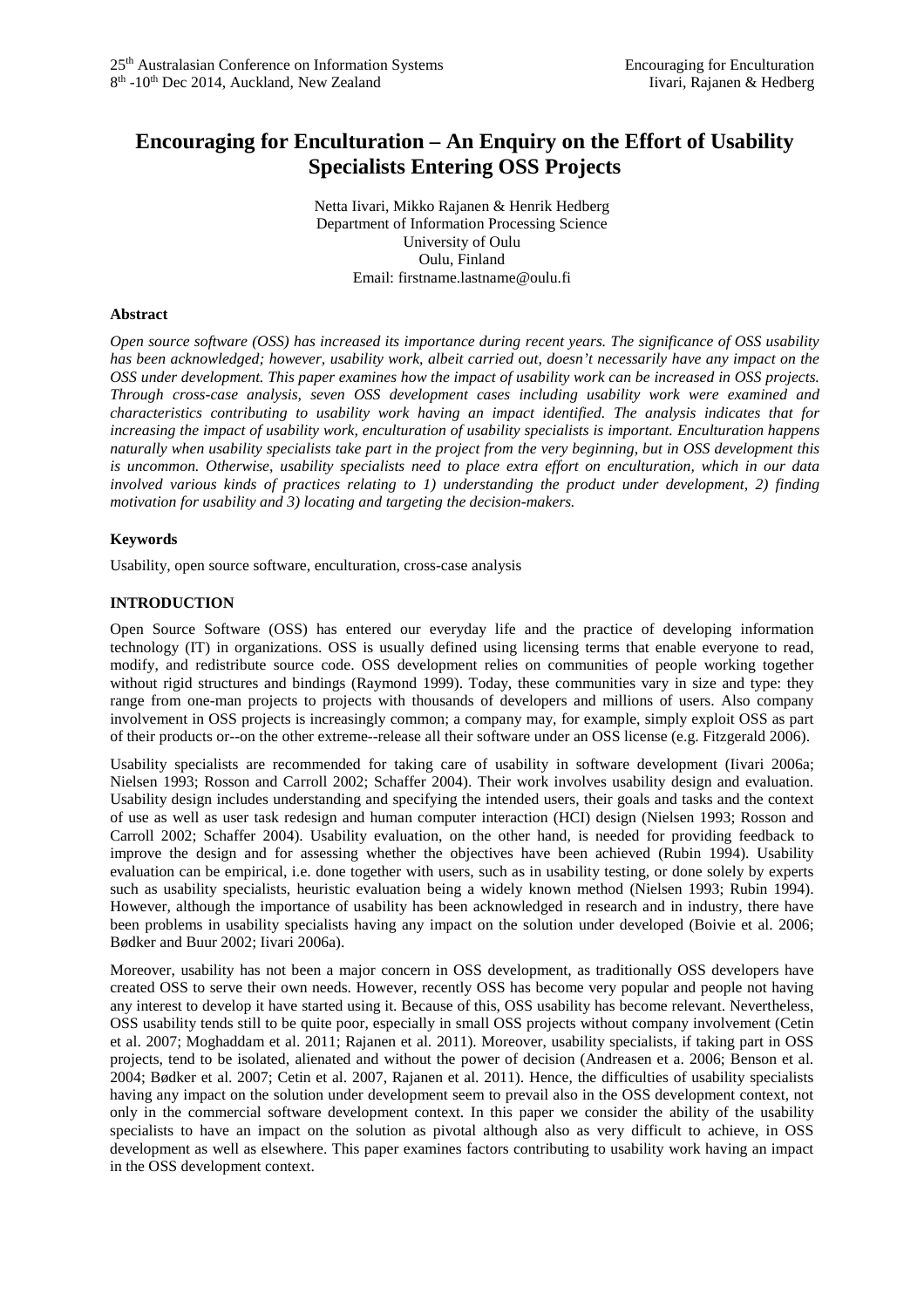The empirical findings of the paper lead to advocating a culture oriented approach for usability specialists in OSS projects. This kind of a perspective has been almost entirely neglected in the OSS literature, although it has already been indicated that OSS culture might hinder usability work (Back and Twidale 2010; Benson et al. 2004; Bødker et al. 2007; Nichols and Twidale 2003; Teny et al. 2010; Zhao and Deek 2005). Furthermore, research in the commercial software development context has shown that cultural context may be a highly influential factor affecting usability work and usability work should be tailored to fit the context (Iivari 2006b; Iivari 2010). This paper examines this tailoring through the concept of enculturation that is recommended in this paper for usability specialists entering OSS projects.

The paper is organized as follows. The next section presents our theoretical framework. The third section offers methodological information of the empirical research carried out, the fourth section outlining the main results. The fifth section discusses their implications and limitations and identifies paths for future work.

# **THEORETICAL FRAMEWORK**

Although the culture oriented lens has not been widely utilized in OSS research, there is an existing body of research addressing OSS development that can be connected with culture. This research stream has examined how and why people become members of OSS communities and identified "joining scripts" that capture the level and type of activity that are needed when one enters and gains legitimacy in OSS communities (Von Krogh et al. 2003). This research stream relies on research on communities of practice that describes this process through the notion of legitimate peripheral participation: new members start as peripheral members but nevertheless contribute to meaningful tasks from the perspective of the community (Lave and Wenger 1991; Wenger 1998).

There is also literature on enculturation and acculturation produced within various kinds of disciplines that addresses the issue of entering new communities or social groups. Brown and colleagues characterize enculturation following way: "From a very early age and throughout their lives, people, consciously or unconsciously, adopt the behavior and belief systems of new social groups. Given the chance to observe and practice in situ the behavior of members of a culture, people pick up relevant jargon, imitate behavior, and gradually start to act in accordance with its norms. These cultural practices are often recondite and extremely complex. Nonetheless, given the opportunity to observe and practice them, people adopt them with great success." (Brown et al. 1989: 34) Brown and colleagues (1989) maintain that culture always frames the activities of a domain. The meanings and purposes of activities are socially constructed by cultural members. Enculturation refers to gaining an implicit sense of those meanings and purposes.

However, these frameworks do not exactly fit our context of usability specialists entering OSS communities, as the frameworks assume that new members wish to become masters of the OSS development practice, while this is not the goal in our context. Instead, usability specialists wish to be able to collaborate with OSS developers and in doing so to impact the solution under development. Within the OSS usability literature the interest has until now mainly been on suggesting methods for usability work: i.e. for usability design and evaluation. Additionally, the OSS literature has indicated that OSS culture might be at odds with usability work: it might be difficult to combine heavy-weight usability methodologies and processes with OSS development model with voluntary developers 'scathing their own itch' (Benson et al. 2004; Bødker et al. 2007; Nichols and Twidale 2003; Zhao and Deek 2005). Additionally, there is meritocracy in OSS projects: one achieves status and reputation by showing competence and contribution in technical development (Andreasen et a. 2006), while for usability specialists it might be difficult to show the merits and contribution (Bach and Carroll 2009; Back et al. 2009; Moghaddam et al. 2011). It is this kind of cultural context the usability specialists are attempting to enter into. However, the issue of culture has not been discussed in any more depth in the OSS literature.

Research within commercial software development context, on the other hand, has already shown that there is no one-size-fits-all in relation to usability work, but instead one should tailor it to fit the particular development context (Iivari 2006b; Iivari 2010). Particularly, researchers have argued that usability work should be compatible with the cultural context in order to succeed (Iivari 2006b; Iivari 2010). The notion of enculturation of usability specialists (Iivari 2006b; Iivari 2010) has been used here in the way that suits very well our purposes. Enculturation here involves usability specialists learning how it is appropriate to talk and behave in the context in question, including appropriate ways of approaching, talking about and advertising usability work. Enculturation thus involves usability specialists modifying their work so that it becomes compatible with the practices and values of the context into which it is introduced. Usability work is thereby culturally modified to fit the development context. The OSS literature remains nearly silent about this matter, although it has already been suggested that there are cultural issues hindering usability work (Back and Twidale 2010; Benson et al. 2004; Bødker et al. 2007; Nichols and Twidale 2003; Teny et al. 2010; Zhao and Deek 2005) and that usability specialists should try to infiltrate into the OSS community in which they wish to operate (Rajanen et al. 2011; Rajanen et al. 2012). This paper examines enculturation of usability specialists in OSS projects, focusing especially on the ways through which this has been accomplished.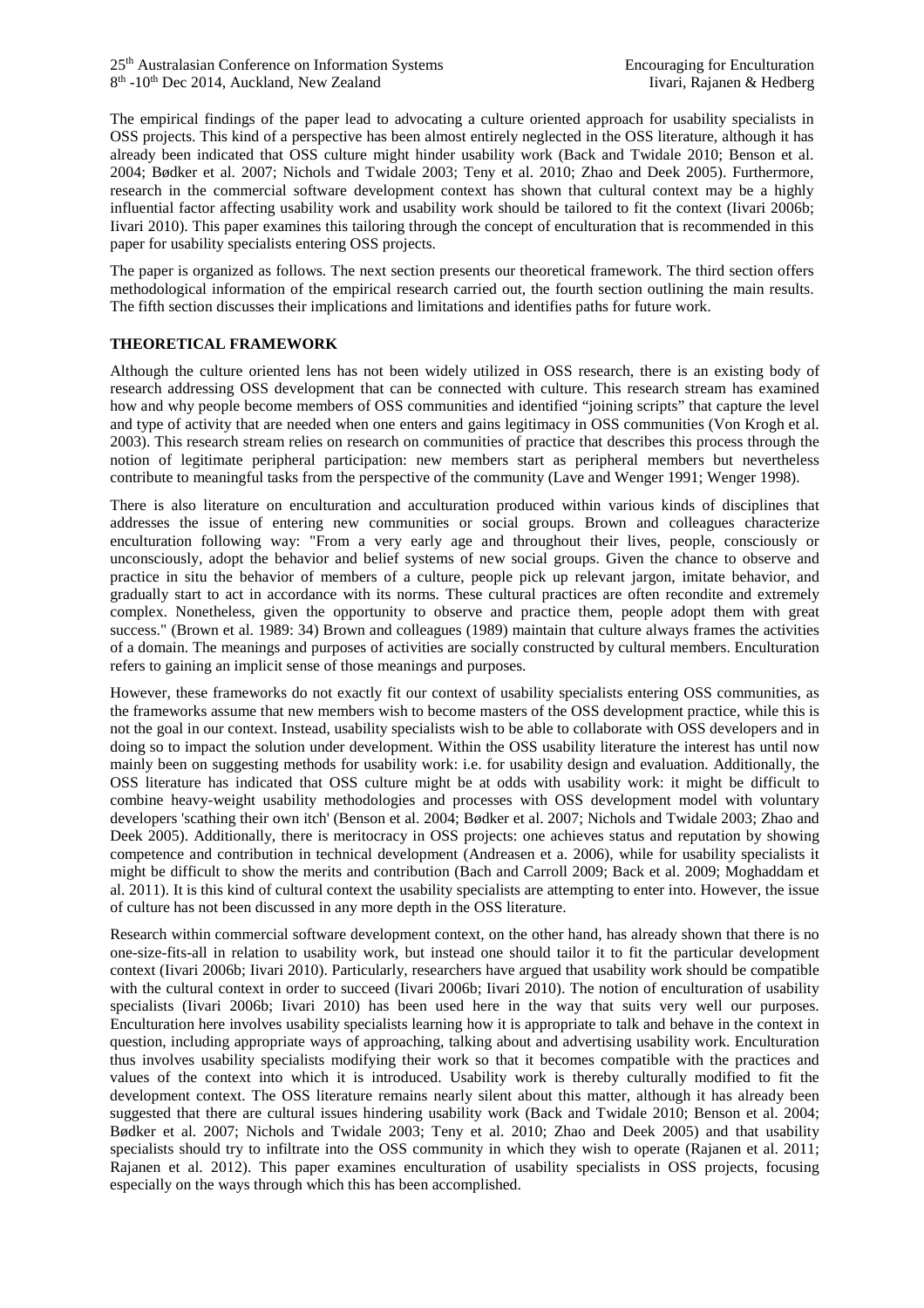#### **RESEARCH DESIGN**

This paper relies on cross-case analysis involving seven cases in which usability work has been carried out in OSS projects (Table 1).

| Case | <b>Size</b>                                                                 | Application               | Company           | Research material                                                                                                 |
|------|-----------------------------------------------------------------------------|---------------------------|-------------------|-------------------------------------------------------------------------------------------------------------------|
| A    | $\sim$ 30 developers, medium to large Media<br>user base $\left($ < 16.000) |                           |                   | Project's online<br>material<br>(website,<br>discussion forum, IRC, email), usability<br>reports, project reports |
| B    | $~15$ developers, small user base<br>(<1000)                                | Game                      |                   | Project's online material (website,<br>discussion forum, IRC, email), usability<br>reports, project reports       |
| C    | $~10$ developers, very large user<br>base $(>800.000)$                      | 3D<br>content<br>creation |                   | Project's online material<br>(website,<br>discussion forum, IRC, email), usability<br>reports, project reports    |
| D    | $~15$ developers, small user base<br>$(-1000)$                              | <b>Game</b>               |                   | Project's online material<br>(website,<br>discussion forum, IRC, email), usability<br>reports, project reports    |
| E    | 1 developer, small user base Communication<br>(>1000)                       |                           |                   | Project's online material<br>(website,<br>discussion forum, IRC, email)                                           |
| F    | <10 developers, small user base                                             | Music                     | 2 SW<br>companies | Email, usability reports, project reports                                                                         |
| G    | $>10$ developers in the company,<br>potentially large user base             | Media                     | 1 SW<br>company   | Theme interviews, blogs, memos from<br>meetings, OSS projects' online material                                    |

Table 1. OSS case projects

These studies offer a multifarious collection of data on OSS projects in which usability work has been carried out. The projects are all relatively small as is usual in the OSS scene (Krishnamurthy 2002). Small-to-medium-sized projects are considered as challenging as they do not likely possess usability knowledge or skills. Alternatively, three cases represent situations in which companies are involved, which is a trend becoming increasingly popular. In these cases the companies are offering resources for usability work, which has been mentioned as a benefit of company involvement also in the literature (Benson et al. 2004; Frishberg et al. 2002; Iivari 2011; Iivari et al. 2008). All cases are very relevant from the viewpoint of usability work: they all develop applications for which there is potentially a large user base without any interest or skills to develop the software.

These seven cases differ in how the researchers were involved. In cases A, B, C, D and F two authors of the paper were 'involved researchers' (Walsham 1995) guiding university students in organizing a usability intervention. Studies A, B, C and D were part of a larger research program in which suitable methods for introducing usability work into OSS development context have been experimented with by different student usability teams doing usability work. The purpose of this research has been to find ways for usability specialists to be able to achieve an impact in OSS projects. The students involved have had usability background from at least two previous usability courses about usability evaluation (e.g. heuristic evaluation and usability testing), user-centered design, and user interface design in both theory and practice. Each student usability team consisted of three to five students working 200-300 hours each in planning the usability activities, carrying them out, communicating with the OSS project, following up the impact of these usability activities, collecting the empirical data, and writing project reports. In cases E and G, on the other hand, two authors of the paper acted as 'outside observers' (Walsham 1995) as regards usability work, observing the evolution of usability work and gathering data.

Data gathering was conducted through different methods in the cases (Table 1). The primary material for these analyses was the online data gathered from the cases. In five cases (A, B, C, D and F) the student usability teams that conducted the usability interventions produced several kinds of usability reports and documents that were included in the analysis. In the case G the primary material in the analysis was theme interviews where the interviewees were developers, managers and usability specialists involved in the company's OSS projects. Secondary material in this case consisted of blogs kept by the involved people, the websites of the associated OSS projects and field notes and memos from meetings that were held in the unit.

This data has already been analysed for various research purposes (see e.g. Iivari 2011; Iivari et al. 2008; Rajanen et al. 2011, Rajanen et al. 2012) but the previous analyses have not had the enculturation perspective. As regards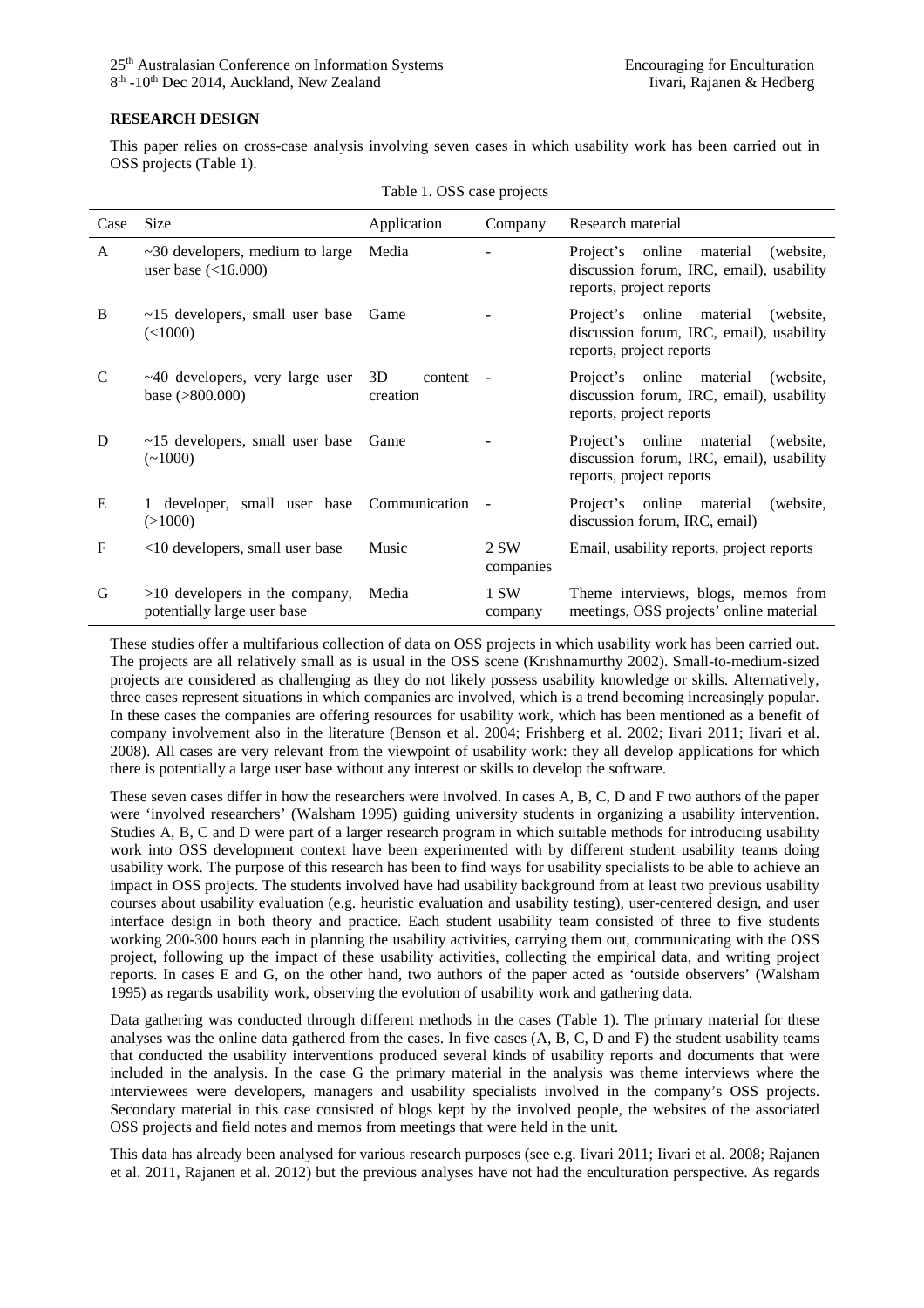the purposes of this paper, we analysed each case carefully from the viewpoint of usability work: what usability design and evaluation included in each case. In addition, the perspective of enculturation was acknowledged: whether the usability specialists could be seen as being engaged in such activities. The literatures on usability work and enculturation were used as sensitizing devices during the analysis, even though data analysis was highly inductive. We produced case study write-ups of each case. Cross-case analysis (see Seaman 1999) was then carried out. This involved a comparison of pairs of cases to identify their variations and similarities. After the comparison of the first two cases, conclusions were drawn and supporting evidence listed. Thereafter the third case was examined and the conclusions reconsidered. All the cases were analysed this way and the end results are the conclusions that the data supported. Altogether. during the analysis we ended up in finding evidence of the constructs of "usability design", "usability evaluation", "impact of usability work" and "enculturation", which became operationalized as "understanding the product", "finding motivation for usability" and "locating and targeting the decision-makers" that all included various kinds of inductively identified practices of the usability specialists during the data analysis process. Next those will be explicated.

## **EMPIRICAL INSIGHTS**

#### **Case A: OSS project with usability intervention 1**

Case A developed a media application, targeted at non-technical end-users without any programming skills or interest, for their everyday media playing needs. The project had 30 developers and other active contributors. The application had a relatively large user group, indicated by the registered members and written messages in the project forums. There were multiple methods for communication available in the project's website; e.g. mailing lists, developer blogs, wiki and many discussion forums. There was no specific usability discussion forum, so the usability issues and discussion was spread to many forums but some usability related discussions could still be traced. There were not any companies having a role in this project. The developers and community did not show much interest in usability. User critique to the user interface (UI) of the application and to the usability improvement suggestions given in the project's discussion forums were disregarded by the developers who commented that this application "is not meant to be for girlfriends". However, the project specifically stated in the website that it wanted to target non-technical end-users.

In this case the student usability team performing the usability intervention acted as external usability consultants and did not announce the usability activities but introduced their usability findings in order to have a "wake-up call" in the OSS project (cf. Schaffer 2004). The usability team conducted two types of expert evaluations: heuristic evaluation and cognitive walkthrough, and planned and executed usability tests based on the findings from these expert evaluations. A report of usability findings was written and sent to the developers by email. As planned, this was the first contact between the developers and the usability team. The purpose was to follow the way software patches are submitted to OSS projects: just by delivering them to the core OSS developers with commit rights. This method also simulates the approach of bringing usability activities into commercial software development by hiring external usability specialists as consultants who use usability testing as a wake-up call.

At first, no kind of answer was received from the developers. Finally, the same report with the summary of the findings was posted to the project's discussion forum. In this discussion forum the developers confirmed they had received the usability report and wanted to discuss among themselves it before contacting the usability team. However, after several years no contact has been made and the usability problems identified in the report have not been fixed or discussed in the community website or discussion forums.

#### **Case B: OSS project with usability intervention 2**

Case B developed a game targeted at non-technical end-users, who did not have any programming skills or interest, for entertainment purposes. The project had 15 listed active developers. The user population of this application seemed to be around seven hundred, based on the number of downloads of the latest version. There were multiple communication channels available in the project's website; e.g. mailing lists, wiki and discussion forums. There were no companies involved in this OSS project. The developers and the community did not show awareness of usability and there were no usability related discussions in the discussion forums. However, discussions in the communication channels revealed that the community and the developers were very open to contributions and ideas on how to improve the game.

After the failure when using the external usability consultant approach in case A, the HCI researchers wanted to have the student usability team to get to know the game and to follow the OSS project IRC channels and discussion forums for some time and try to get to know the OSS community better (e.g. who would be the best developer to contact regarding usability issues) before contacting the developers and the community and letting their intentions known. The usability team contacted the lead developer through email and offered their help in all usability related things. The lead developer did not have prior knowledge about usability but got interested when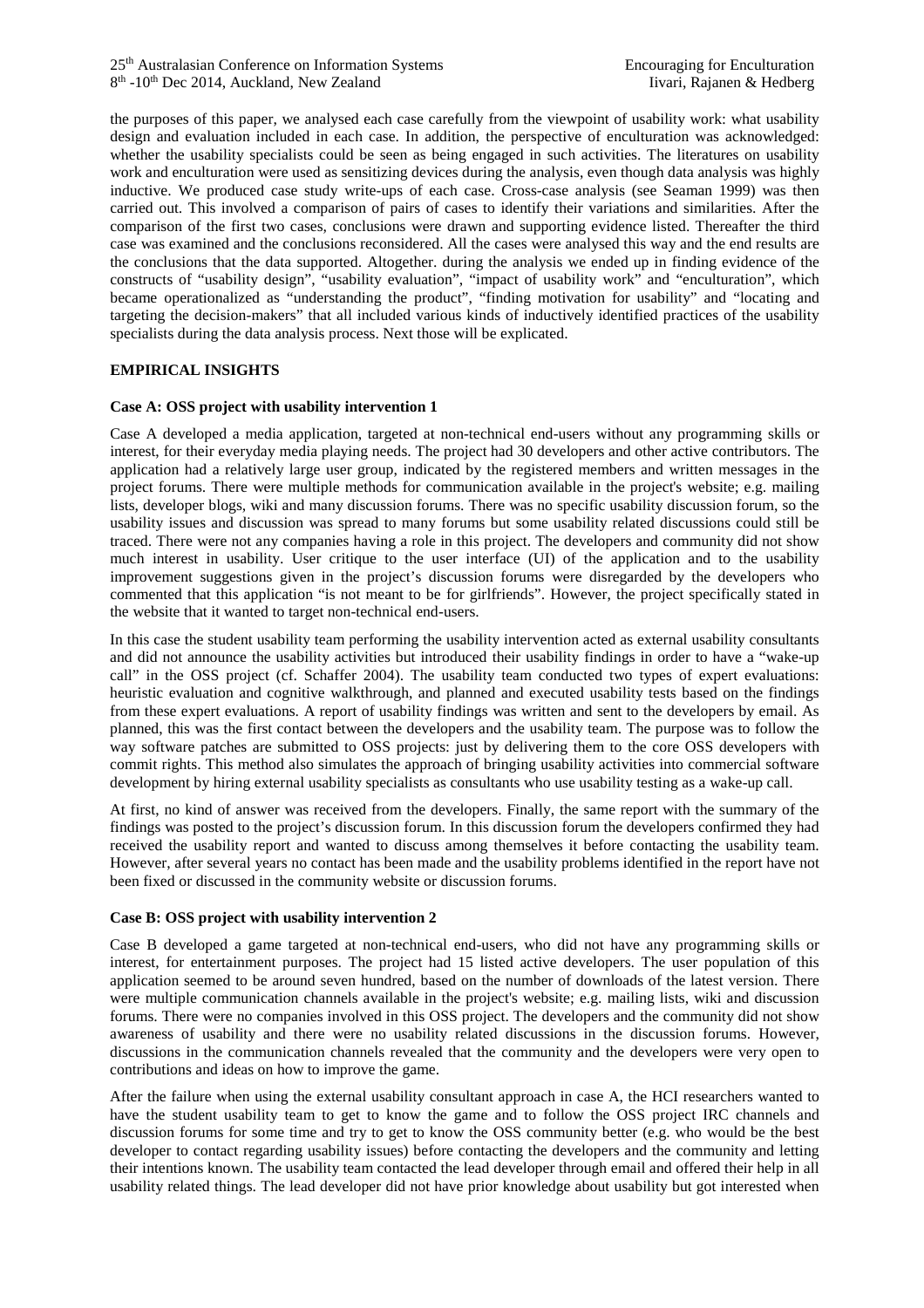the usability team explained the concept of usability and its potential benefits (cf. Rajanen 2006), and identified some possible areas for usability evaluation. The usability team did heuristic evaluation and usability testing for the game, being all the time in close contact with the lead developer and the community regarding their findings through the project's IRC channel. The usability team also created possible redesign solutions to fix the found usability issues and discussed them in the project IRC channel. On the whole, the help seemed to be appreciated and the awareness of the importance of usability increased in the community. The usability team wrote a usability report identifying and analysing the found usability issues in more detail and giving further suggestions for the changes to the UI to fix the problems. This report was sent by email to the core developers.

This time the core developers included the suggestions of the usability team as part of the changes to be made to the next version of the game and later these changes were implemented. Furthermore, the lead developer even contacted the usability team later on, asking for a new usability evaluation for the next major version of the game and hoped that the usability team could be a close-knit part of the development team and the game development.

## **Case C: OSS project with usability intervention 3**

Case C developed 3D content creation software that was targeted at end-users with 3D content creation skills but without any skills or interest in programming. The project had over 40 active core developers listed. The user population was very large, with one version of the application being downloaded over 800.000 times and used by many big 3D content creation companies and film studios. There was a vast number of communication channels available both in the project's website and third party websites; e.g. mailing lists, IRC channels, wikis and discussion forums. There were no companies directly involved with the development, but there were several companies and institutions sponsoring and using this software. Based on the project's online material there were no identifiable usability specialists or usability activities in this OSS project beyond designing new icons for the UI, but there were lots of usability related discussions. Some of the long-time core developers had a firm opinion that the UI must not be anything like the UI of the existing commercial 3D creation software. User critique to the UI of the application and usability improvement suggestions given in the project's communication channels were disregarded by the core developers. One of the core developer commented that usability was not something that would apply to this type of professional and complex system. However, one of the goals of this OSS project was to attract new users, highly skilled content creators, to use this software instead of the commercial alternatives.

The student usability team, formed again by the HCI researchers, got to know the software and followed the project's communication channels for a couple of weeks to get to know the proper ways of communicating, the community specific terminology, the development practices, the possible usability issues and who to contact regarding usability issues. The usability team contacted the core developers through email and developer IRC channel offering their usability expertise in a particular area of software, which had already raised discussion regarding its complicated UI and difficulties of learning and using it. However, the usability team was unable to gain access to the decision-making core developers. The usability team conducted usability testing using highly skilled 3D content creation experts that had not used the software before; these kind of skilled experts were exactly the type of new users that the OSS community wanted to attract. A problem was that a new software version was upcoming, which meant that the version the usability team was testing and redesigning could already be outdated when the first tests were conducted. However, nothing certain was known about the new version at the time, other than that some major changes to UI were expected. The team wrote several usability reports about usability problems and their suggestions for changes to the UI to fix them. These reports were published on the usability team blog and also advertised in the community IRC channels and discussion forums.

The non-decision-making core developers and the community had mixed reactions. One core developer was very supportive to the usability activities, but the other core developers and community in general ignored the usability team and the usability activities and discussions. The usability reports were downloaded about 50 times but no further discussion was generated and the usability team failed to locate and target the actual decision-makers who remained unapproachable, silent and distant. The suggested usability improvements were not implemented.

## **Case D: OSS project with usability intervention 4**

Case D again developed a game targeted at non-technical end-users without any interest or skills in programming. The project had 20 listed active developers with commit rights to the code repository. The user population was active including a forum with over 1000 active users and 50000 posts. There were no companies involved in the development. The community had a generally open and friendly atmosphere: all those who were willing to contribute to the project or interested in the game were welcomed. There were numerous communication channels available in the project's website; e.g. mailing lists, wiki and discussion forums. The developers and the community had discussed usability as an issue prior to usability team intervention and the importance of good UI supporting gameplay, reducing the unnecessary tedium from the gameplay and the support for new players were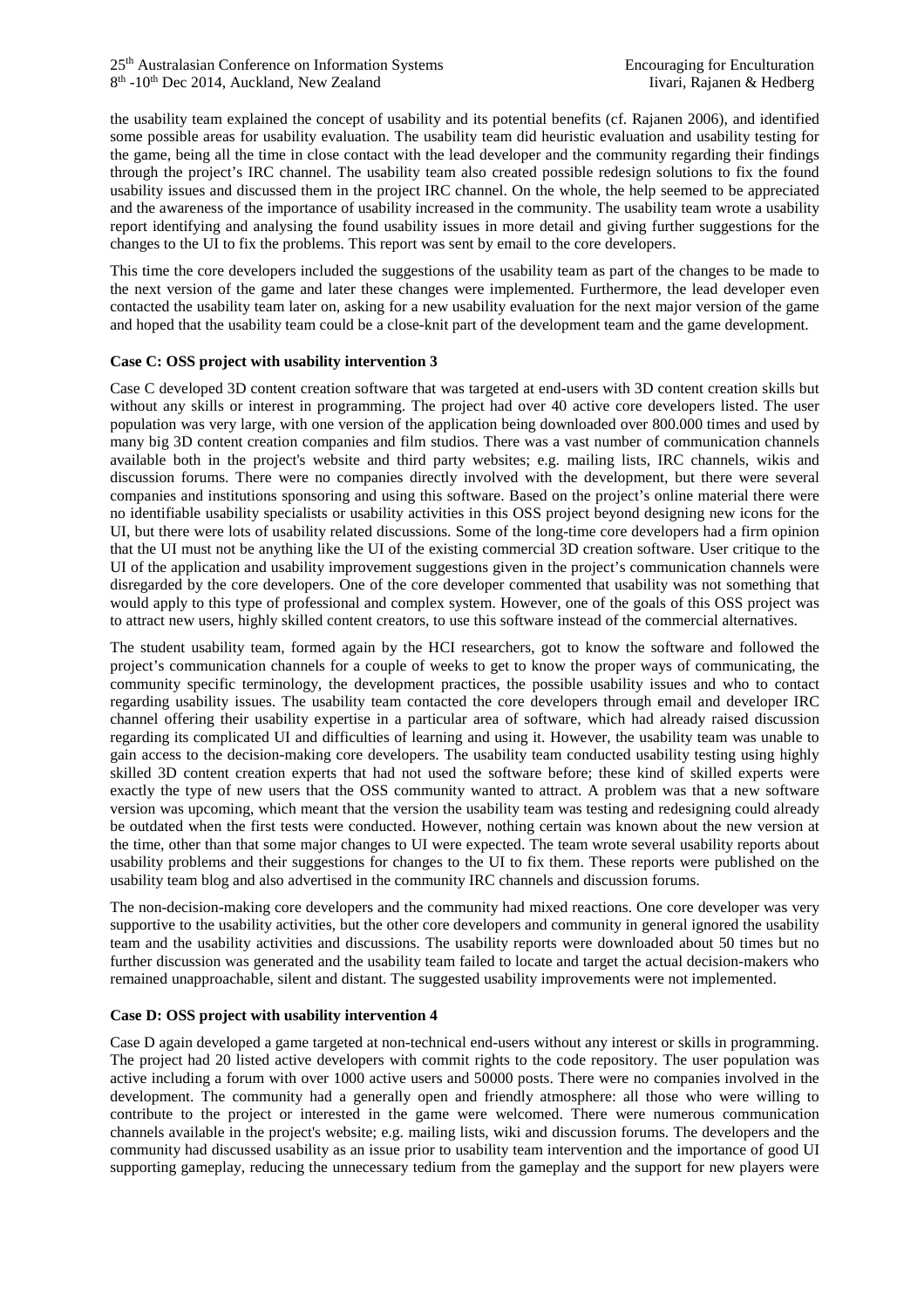raised among the main design goals in the development manifesto of the game. However, there were no identifiable usability specialists or usability activities in the project.

The student usability team, guided again by the HCI researchers, got to know the game and its game design and mechanics in detail. Furthermore, the team followed the project IRC channels and discussion forums for some time and tried to get to know the OSS community before contacting the developers and the community and letting their intentions known. The usability team conducted heuristic evaluation and conducted usability testing for the game. The student usability team wrote preliminary and final usability reports outlining the usability issues and their UI redesign suggestions to fix these issues. The preliminary usability report, delivered to the mailing list of the project, caused an active discussion among the developers and the community. The final usability report was delivered to the community wiki, where the developers actively commented the usability issues and the redesign suggestions to fix them. In addition, the usability team submitted code patches and game level design work, including new UI menus and a new tutorial for the game to help new players.

These contributions were received positively and they were accepted into the code repository of the project. The developers thanked the good quality of the usability reports and praised the work of the student usability team as being of professional quality. Moreover, the work of the usability team was referenced in several commit messages and one of such commit messages explicitly asked for input from the usability team. One member of the usability team was even invited to the development team and given commit rights as a result of his work in the usability team, for his contributions to the code and game design, for his active participation in discussions in the community IRC channels and for his recognized skills as a player.

#### **Case E: OSS project with usability intervention 5**

Case E developed a mobile phone communication application, which had thousands of users. The project was a one-man project without company involvement. The software had gone through two major mobile platform version changes. The application itself was used to share ideas and experiences between a small group of active users and the developer. The developer was using the application himself, and he was interested in the feedback from users. Even without specific usability activities, the application had received several positive testimonials.

When a new version of the mobile platform was in the works, the manufacturer company offered to provide usability support for the developer. The intervention did not involve money but confidential information and usability resources. The subcontracted usability team consisted of three persons: a project manager, a usability specialist, and a graphical designer. The intervention of the team included usability design, but no usability evaluation. There was email communication mostly between the developer and the usability specialist. At first, the developer recognized a need for new graphical elements but not for usability enhancements, but later, the usability specialist was active to propose various user interface ideas to the developer in the form of slide sets describing the different screens of the application.

However, the intervention was not successful: usability work did not result in any changes to the OSS. The design proposed by the usability specialist omitted application specific attributes and new user interface elements of the upcoming platform version. Despite the usability specialists being a professional, the problem was that he was not familiar with the application domain or the new version of the platform. The developer was not satisfied with the results and no interaction suggestions or graphical elements were utilized in the application.

## **Case F: Research OSS project with usability specialists**

Case F was a research project that created an OSS mobile phone music application. It was targeted at children from 3 to 6 years old. Project partners included university groups having expertise in software development, music education, psychology or HCI, as well as two software companies. From outside of the research consortium, developers, usability specialists and graphical designers participated in the project carrying out their work as part of their university studies. Usability as an issue was acknowledged already when planning for the project, during which there were HCI researchers taking part in writing the project proposal. There was also a work package and stated goals for usability in the project plan. The main communication channel among the project participants was email. In addition, a document management system was exploited and video conferences, internet phone calls, and few face-to-face meetings between the participants were arranged.

The project team was divided into two groups representing different interests and knowledge: a technical group that consisted of people having expertise in technical development, and a human-focused group consisting of people that had expertise in HCI, music education or psychology. Few key people of these groups formed two core teams that made decisions related to the associated subject matters; technical development and issues related to users, usability and user interface. Naturally, many times decisions had implications on both issues, due to which cooperation between these core teams was needed. From the very beginning, the developers and the usability specialists communicated directly and frequently. The usability specialists did requirements elicitation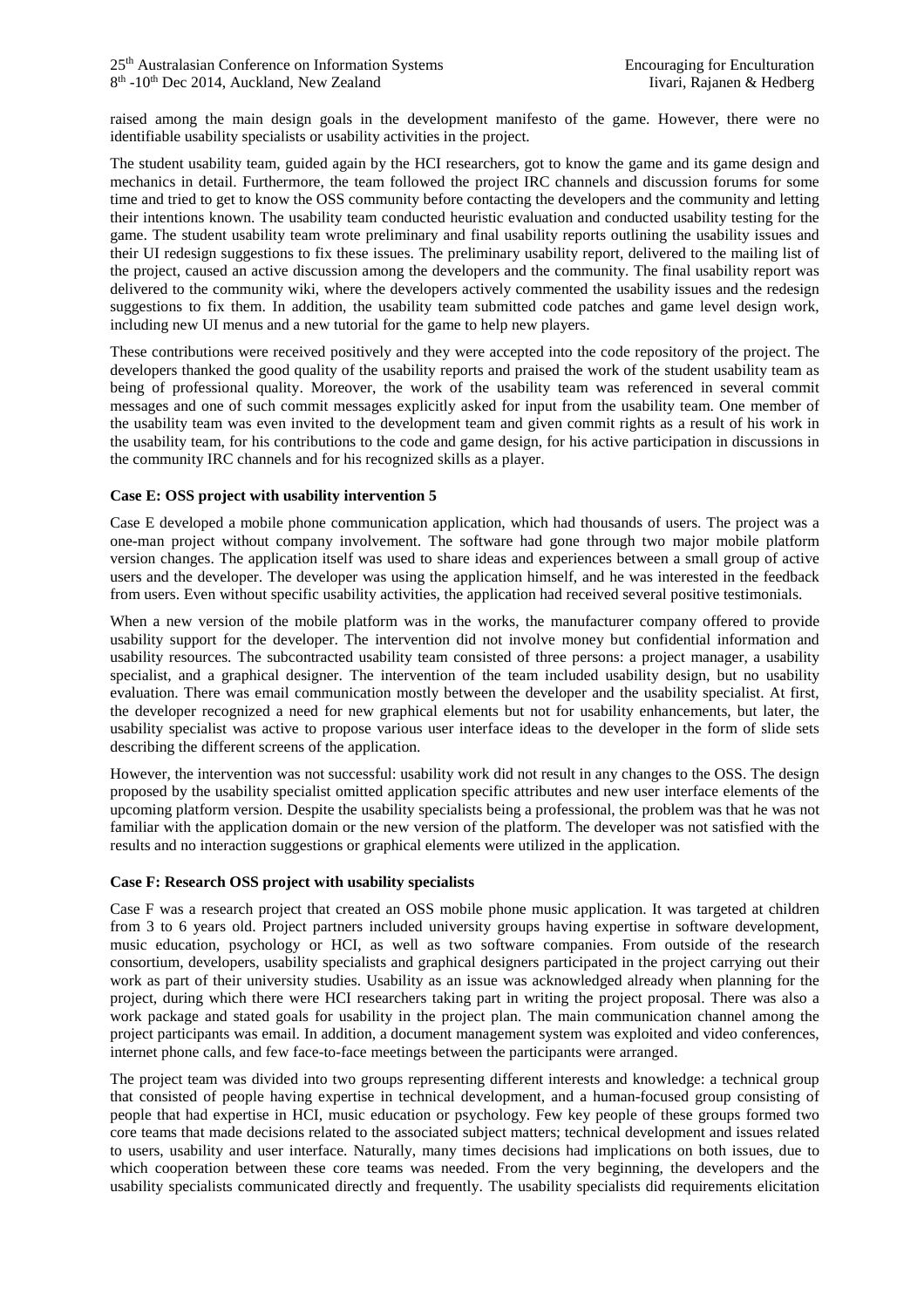together with children, and performed heuristic evaluation and usability tests for an earlier version of the application, for early specifications and for the development versions of the application. The developers informed about the technical aspects of the platform and offered demonstrations of its capabilities.

The user interface was implemented incrementally, and the developers followed quite strictly the design of the usability specialists and asked also for more information and feedback on details regarding to the implementation. The usability specialists gave rapid feedback on new versions, which were available even weekly in the most active period. The developers accepted most of the propositions, but some were left out because those were seen to be against the mobile platform guidelines and possibilities or inconsistent with the general application plans.

# **Case G: Company OSS project with usability specialists**

Case G contained small mobile media application development projects inside a company that collaborated with OSS communities. The company had successfully developed products for mass consumer markets and the aim was to have quite large non-technical user population in the future also for these applications. In this hybrid case, OSS was used as a foundation to build tailored offerings. The company acted reciprocally: at least bug fixes were provided back to OSS projects. In some occasions, even the whole product was licensed under an OSS license. Usability work had been carried out for years in the company, and there was a team of professional usability specialists. Usability was seen as a competitive edge for the company.

In this case, the usability specialists were participating in the projects from the very beginning. Both usability design and usability evaluation were carried out in the projects. In the beginning of the projects, the usability specialists defined the target user group and produced use cases and early user interface designs: use cases describing the "normal use situations" and rough user interface mock-ups were produced and evaluated by the usability specialists through expert evaluations. After more detailed user interface design, also empirical usability testing was carried out in a usability laboratory. Feedback and design ideas were also gathered from OSS communities when prototypes were ready to be released for experimentation. The communication with OSS users was through mailing lists and discussion forums. The usability specialists were also actively collaborating with the developers. Many issues were dealt informally by discussing them together. The usability specialists often requested comments from developers to make sure that features were implementable. The developers also asked for usability specialists' comments on issues that arose during the implementation.

In this case the usability specialists were allowed to heavily influence the design during the early phases of development. They also asked comments from developers and vice versa. The process was remarkably iterative at the beginning, but late changes were not preferred during the implementation phase.

## **Summary of the results**

We defined the concept of enculturation to involve usability specialists entering the cultural context and gaining sufficient cultural competence to be able to modify their work accordingly, while not becoming community members as such. Through cross-case analysis, we operationalized "enculturation" as "understanding the product", "finding motivation for usability" and "locating and targeting the decision-makers" that included various kinds of practices of the usability specialists in the examined OSS projects that are summarized in table 2.

| Cases                                                                         | Enculturation                                                                                                                                                                               | Outcome                                           |
|-------------------------------------------------------------------------------|---------------------------------------------------------------------------------------------------------------------------------------------------------------------------------------------|---------------------------------------------------|
| <b>OSS</b><br>small<br>A<br>project with usability<br>intervention            | Understanding the product: -<br>Motivating usability: -<br>Locating and targeting the decision-makers: emailing                                                                             | No.<br>changes<br>in the<br><b>OSS</b>            |
| <b>OSS</b><br><sub>B</sub><br>small<br>project with usability<br>intervention | Understanding the product: familiarizing, using<br>Motivating usability: educating<br>Locating and targeting the decision-makers: lurking, emailing, IRCing                                 | Changes<br>in the<br><b>OSS</b>                   |
| medium sized<br><b>OSS</b><br>with<br>project<br>usability intervention       | Understanding the product: familiarizing<br>Motivating usability: building on the existing motivation<br>Locating and targeting the decision-makers: lurking, emailing, IRCing,<br>blogging | N <sub>0</sub><br>changes<br>in the<br><b>OSS</b> |
| <b>OSS</b><br>small<br>project with usability                                 | Understanding the product: familiarizing, using<br>Motivating usability: building on the existing motivation                                                                                | Changes<br>in the                                 |

| Table 2. Empirical results |  |
|----------------------------|--|
|----------------------------|--|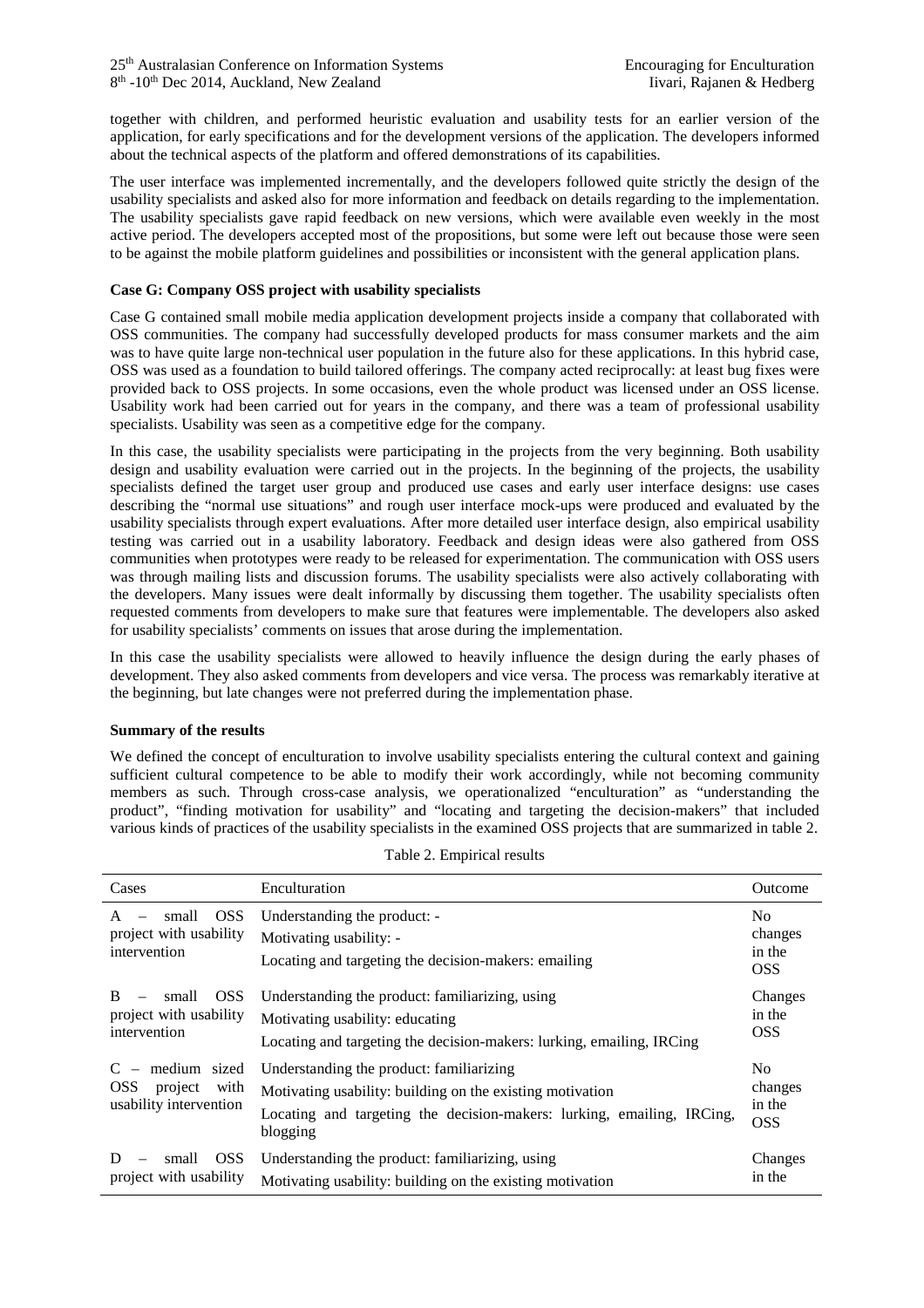| intervention                                                       | Locating and targeting the decision-makers: lurking, emailing, wiki writing,<br>committing code                                                                                                                                         | <b>OSS</b>                                        |
|--------------------------------------------------------------------|-----------------------------------------------------------------------------------------------------------------------------------------------------------------------------------------------------------------------------------------|---------------------------------------------------|
| E<br><b>OSS</b><br>small<br>project with usability<br>intervention | Understanding the product: -<br>Motivating usability: building on the existing motivation<br>Locating and targeting the decision-makers: emailing                                                                                       | N <sub>0</sub><br>changes<br>in the<br><b>OSS</b> |
| F<br><b>OSS</b><br>small<br>project with usability<br>experts      | Understanding the product: participating in creating<br>Motivating usability: educating, building on the existing motivation<br>Locating and targeting the decision-makers: emailing, video conferencing,<br>collaborating face-to-face | Changes<br>in the<br><b>OSS</b>                   |
| <b>OSS</b><br>G<br>small<br>project with usability<br>experts      | Understanding the product: participating in creating<br>Motivating usability: building on the existing motivation<br>Locating and targeting the decision-makers: collaborating face-to-face                                             | Changes<br>in the<br><b>OSS</b>                   |

With regard to gaining enough understanding of the product under development, in two cases (F, G) the usability specialists were intimately involved in creating it. In most of the cases, however, an explicit familiarization was needed. In cases the product was a game (B, D), the usability specialists also used it - played the game. There was no effort in understanding the product in unsuccessful cases A and E. Moreover, in case C the product was complicated and its development status remained invisible and the usability specialists did not succeed in understanding the product well enough despite their efforts. Regarding motivating usability, in most of the cases (C, D, E, F, G) the usability specialists could rely on the existing motivation that was found in the project documentation, but in some cases (B, F) the usability specialists also placed effort on educating the developers about the benefits of usability. In unsuccessful case A, there was no attempt to motivate usability. Finally, as regards locating and targeting the decision-makers, in two cases (F, G) the usability specialists collaborated with the decision-makers face-to-face, while in other cases lurking (von Krogh et al. 2003) in the online environment was important for locating the decision-makers (B, C, D). Afterwards, more direct contact was established through various kinds of means: email, IRC, blogs, wikis and code repositories. In unsuccessful case C numerous means were used; however, the actual decision-makers were not reached due to the hierarchical project structure.

# **CONCLUDING DISCUSSION**

This paper utilized a culture oriented approach, which has been lacking in OSS research. Cultural issues affecting usability work have been examined in the commercial software development context (Iivari 2006b; Iivari 2010) and in OSS literature, some cultural issues have already been mentioned as hindering usability work (Andreasen et a. 2006; Bach and Carroll 2009; Back et al. 2009; Benson et al. 2004; Bødker et al. 2007; Moghaddam et al. 2011; Nichols and Twidale 2003; Teny et al. 2010; Zhao and Deek 2005), but those have not been addressed in any depth. In both commercial and OSS development contexts the problem of usability work not having any impact on the solution under development has been reported (Andreasen et a. 2006; Bach and Carroll 2009; Back et al. 2009; Benson et al. 2004; Boivie et al. 2006-Bødker et al. 2007; Cetin et al. 2007; Iivari 2006a; Moghaddam et al. 2011). This paper was interested in the ability of the usability specialists to have an impact on OSS. The paper argues that enculturation of usability specialists is essential for this to happen.

When focusing on the successful cases only, the results indicate that it is beneficial to have usability specialists involved in the development from the very beginning of the project. This was the case in the research (F) and company (G) OSS cases. In both cases the usability specialists were involved in defining the product in question and intimately knew the ones implementing the solution (i.e. the decision-makers), and usability had an appreciated position in the development. Yet, the existence of usability specialists from the very beginning of an OSS project is uncommon. OSS projects usually are initiated by developers scratching their own itch (Raymond 1999). Hence, usually usability specialists become involved later on and in this situation an extra effort on enculturation may be needed. In cases B and D, the usability specialists succeeded in having an impact on the OSS though they became involved later on. In those cases the usability specialists 1) gained enough understanding the product under development, 2) found motivation for usability and 3) located and targeted the decision-makers. The actual practices varied in the cases, however. Hence, the actual enculturation practices probably need to be figured out case by case. Based on our data, we can conclude that these specific practices were associated with usability work having an impact on the OSS in question in the sense of removing the identified usability problems. In cases A, C and E, on the other hand, there were shortcomings as regards enculturation: the usability specialists did not get to understand the product and its development status very well (A, C, E), they could not locate and target the decision-makers (C) or they did not try to motivate usability in the OSS project (A). All this implies that enculturation in the sense introduced in this paper is important.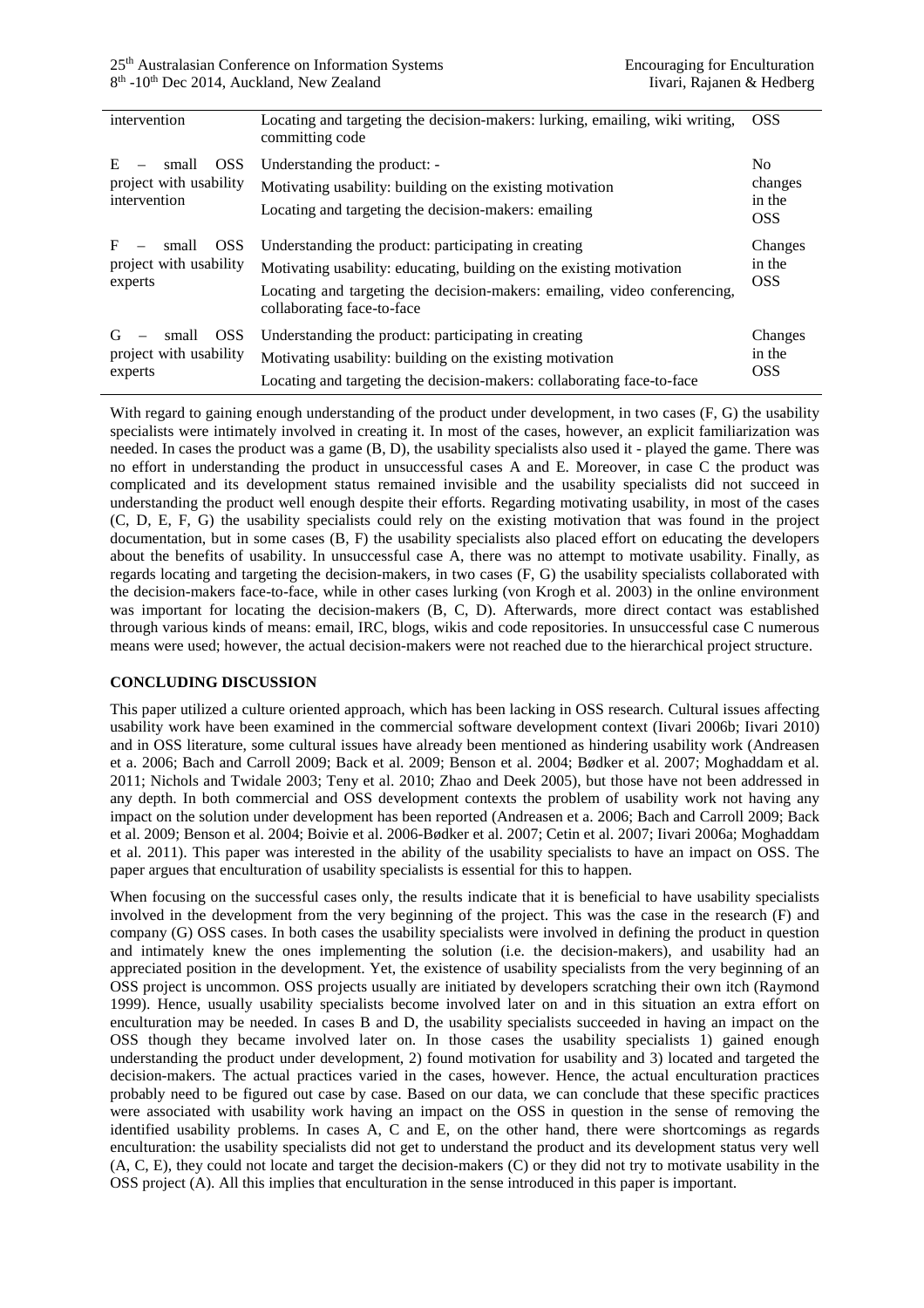Our results contribute to the research stream on usability in the OSS development context. The results imply that usability work is more likely to have an impact if its results are provided by encultured insiders that have modified their work accordingly. Thus, they need to enter the particular community in question and gain sufficient cultural knowledge of the product under development, of the acceptable usability motivations and of the decision-makers to be contacted. When entering OSS projects, we recommend that usability specialists utilize the OSS projects' existing online material that is altogether very important for OSS projects for communication and collaboration purposes and acts as a permanent archive of tacit knowledge for OSS projects (Scacchi 2002). We recommend the lurker position (von Krogh et al. 2003) to be initially adopted by usability specialists. Through lurking, usability specialists can learn how it is appropriate to behave in the community, also as regards usability work. They can gather information on who to contact and how as well as understanding of the current status of the product and possible motivations on its usability improvement, and then act accordingly.

As regards the limitation and paths for future work, it might be considered as a limitation that the usability specialists in five of the cases were students. On the other hand, students actually act as fully fledged developers in many OSS projects, as students many times have both development skills and time at their disposal. OSS projects do not require formal education, but instead value the ability to contribute something useful. The students were open that they were students and the developers and communities did not see this as a problem. Therefore, we argue that student usability teams can be used for introducing usability activities into OSS projects and to collect research data from these activities, if the students are selected carefully and if experienced HCI researchers or teachers supervise their work closely. Future research relying on a larger amount of cases as well as research concentrating on one particular case in depth is recommended. Studies on large and mature OSS projects could provide additional insights. A specific very successful case could be inquired in detail. In addition, a more in-depth analysis of the enculturation process could be done to understand the variety of meanings, attitudes and practices that can be associated it. Quantitative research testing our findings should also be carried out. On the other hand, through this kind of a cross-case analysis of seven cases very useful and interesting findings could also be gained: empirically grounded while still somewhat generalizable insights were generated.

## **REFERENCES**

- Andreasen, M., Nielsen, H., Schrøder, S., and Stage, J. 2006. "Usability in open source software development: opinions and practice," *Information technology and control*. 25, 303–312.
- Bach, P., and Carroll, J. 2009. "FLOSS UX Design: An Analysis of User Experience Design in Firefox and OpenOffice.org," *Proc. OSS 2009.*
- Bach, P., DeLine, R., and Carroll, J. 2009. "Designers wanted: participation and the user experience in open source software development," *Proc. CHI 2009.*
- Bach, P., and Twidale, M. 2010. "Social participation in open source: what it means for designers," *Interactions*. 17, 70–74.
- Benson, C., Muller-Prove, M., and Mzourek, J. 2004. "Professional usability in open source projects: GNOME, OpenOffice.org, NetBeans," *CHI Extended Abstracts 2004*.
- Boivie, I., Gulliksen, J., and Göransson, B. 2006. "The lonesome cowboy: A study of the usability designer role in systems development," *Interacting with Computers*. 18, 601–634.
- Bødker, S., and Buur, J. 2002. "The design collaboratorium: a place for usability design," *ACM Transactions on Computer-Human Interaction* 9, 152–169.
- Bødker, M., Nielsen, L., and Orngreen, R. 2007. "Enabling user centered design processes in open source communities," *Proc. HCI International 2007*.
- Brown, J., Collins, A., and Duguid, P. 1989. "Situated cognition and the culture of learning," *Educational researcher*. 18, 32–42.
- Cetin, G., Verzulli, and D., Frings, S. 2007. "An analysis of involvement of HCI experts in distributed software development: practical issues," *Proc. HCI International 2007*.
- Fitzgerald, B. 2006. "The transformation of open source software," *MIS Quarterly (30:3)*. 587–598.
- Frishberg, N., Dirks, A., Benson, C., Nickell, S., and Smith, S. 2002. "Getting to know you: open source development meets usability," *CHI Extended Abstracts 2002*.
- Iivari, N. 2006a. "Understanding the work of an HCI practitioner," *Proc. NordiCHI 2006*.
- Iivari, N. 2006b. ""Representing the User" in software development—a cultural analysis of usability work in the product development context," *Interacting with Computers*. 18, 635–664.